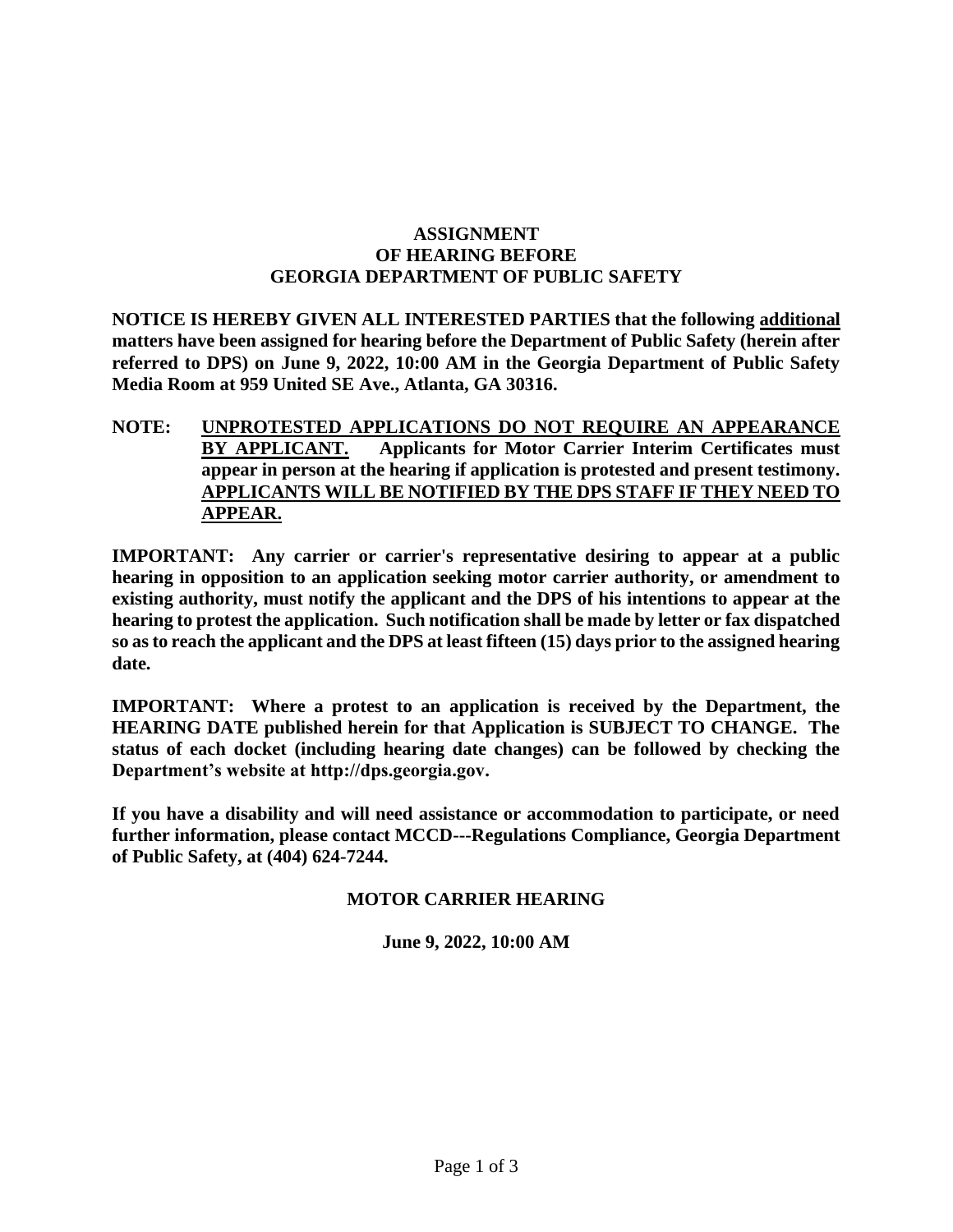- Application of Atlanta Teamblack Transportation Inc. 1863 Skybrook Lane Hoschton GA 30548. for Class "B" Interim Limousine Carrier Certificate for the transportation of Passengers and their baggage, by means of one or more unmetered: limousines, sedans, sport utility vehicles or other vehicles with a capacity for transporting no more than ten (10) persons for hire, between all points in Georgia, over no fixed route.

- Application of ATL Hi Profile Limo LLC. 3602 Gainesway Trace Duluth GA 30096. for Class "B" Interim Limousine Carrier Certificate for the transportation of Passengers and their baggage, by means of one or more unmetered: limousines, sedans, sport utility vehicles or other vehicles with a capacity for transporting no more than ten (10) persons for hire, between all points in Georgia, over no fixed route.

- Application of Dakota Executive Transportation. 2124 McCalla Rd. SE Conyers GA 30013. for Class "B" Interim Limousine Carrier Certificate for the transportation of Passengers and their baggage, by means of one or more unmetered: limousines, sedans, sport utility vehicles or other vehicles with a capacity for transporting no more than ten (10) persons for hire, between all points in Georgia, over no fixed route.

- Application of DSL Luxury Car Service LLC. 5415 Sugarloaf Pkwy Ste 1108 #4770 Lawrenceville GA 33043. for Class "B" Interim Limousine Carrier Certificate for the transportation of Passengers and their baggage, by means of one or more unmetered: limousines, sedans, sport utility vehicles or other vehicles with a capacity for transporting no more than ten (10) persons for hire, between all points in Georgia, over no fixed route.

- Application of Exquisite Limousine Transportation Services, Inc. 236 Forsyth St. SW, Suite. 102 Atlanta GA 30303 for Class "B" Interim Limousine Carrier Certificate for the transportation of Passengers and their baggage, by means of one or more unmetered: limousines, sedans, sport utility vehicles or other vehicles with a capacity for transporting no more than ten (10) persons for hire, between all points in Georgia, over no fixed route.

- Application of Midd International LLC. 1339 Harpley Crt. Alpharetta GA 30094 for Class "B" Interim Limousine Carrier Certificate for the transportation of Passengers and their baggage, by means of one or more unmetered: limousines, sedans, sport utility vehicles or other vehicles with a capacity for transporting no more than ten (10) persons for hire, between all points in Georgia, over no fixed route.

- Application of Senoj Transportation LLC. 1820 Gateway Drive Loganville GA 30052. for Class "B" Interim Limousine Carrier Certificate for the transportation of Passengers and their baggage, by means of one or more unmetered: limousines, sedans, sport utility vehicles or other vehicles with a capacity for transporting no more than ten (10) persons for hire, between all points in Georgia, over no fixed route.